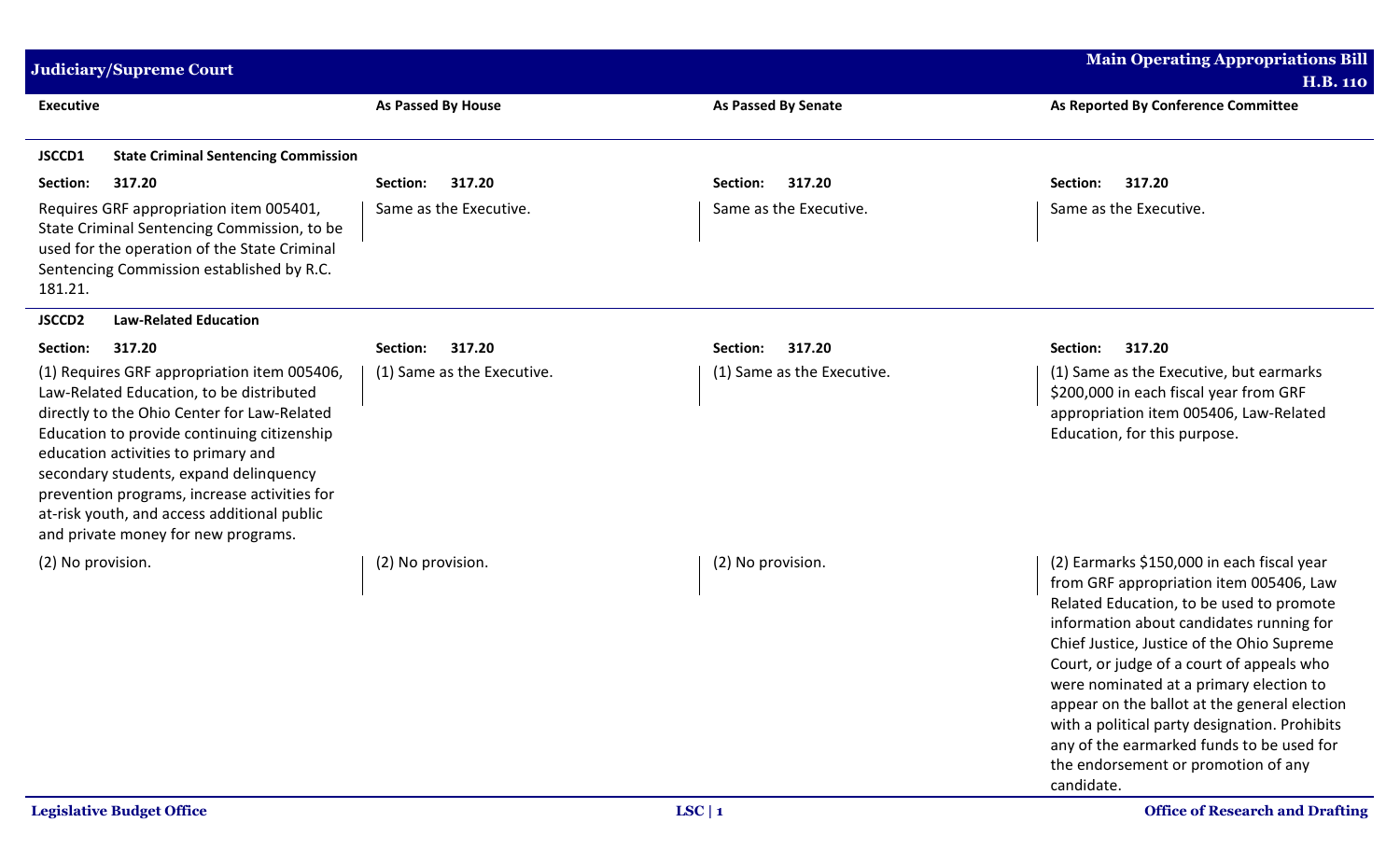| <b>Judiciary/Supreme Court</b>                                                                                                                                                                                                               |                            |                            | <b>Main Operating Appropriations Bill</b><br><b>H.B. 110</b> |
|----------------------------------------------------------------------------------------------------------------------------------------------------------------------------------------------------------------------------------------------|----------------------------|----------------------------|--------------------------------------------------------------|
| <b>Executive</b>                                                                                                                                                                                                                             | <b>As Passed By House</b>  | <b>As Passed By Senate</b> | As Reported By Conference Committee                          |
| <b>Ohio Courts Technology Initiative</b><br><b>JSCCD3</b>                                                                                                                                                                                    |                            |                            |                                                              |
| Section:<br>317.20                                                                                                                                                                                                                           | 317.20<br>Section:         | 317.20<br>Section:         | 317.20<br>Section:                                           |
| Requires GRF appropriation item 005409,<br>Ohio Courts Technology Initiative, to be used<br>to fund an initiative by the Supreme Court to<br>facilitate:                                                                                     | Same as the Executive.     | Same as the Executive.     | Same as the Executive.                                       |
| (1) Exchange of information and<br>warehousing of data by and between courts<br>and other justice system partners through<br>the creation of an Ohio Courts Network.                                                                         | (1) Same as the Executive. | (1) Same as the Executive, | (1) Same as the Executive,                                   |
| (2) Delivery of technology services to courts<br>statewide, including the provision of<br>hardware, software, and the development<br>and implementation of educational and<br>training programs for judges and court<br>personnel.           | (2) Same as the Executive. | (2) Same as the Executive. | (2) Same as the Executive.                                   |
| (3) Operation of the Commission on<br>Technology and the Courts for the<br>promulgation of statewide rules, policies,<br>and uniform standards, and to aid in the<br>orderly adoption and comprehensive use of<br>technology in Ohio courts. | (3) Same as the Executive. | (3) Same as the Executive. | (3) Same as the Executive.                                   |
| JSCCD4<br><b>Attorney Services</b>                                                                                                                                                                                                           |                            |                            |                                                              |
| 317.20<br>Section:                                                                                                                                                                                                                           | Section: 317.20            | Section: 317.20            | Section: 317.20                                              |
| (1) Requires the Attorney Registration Fund<br>(Fund 4C80) consist of money received by<br>the Supreme Court pursuant to the Rules for<br>the Government of the Bar of Ohio.                                                                 | (1) Same as the Executive. | (1) Same as the Executive. | (1) Same as the Executive.                                   |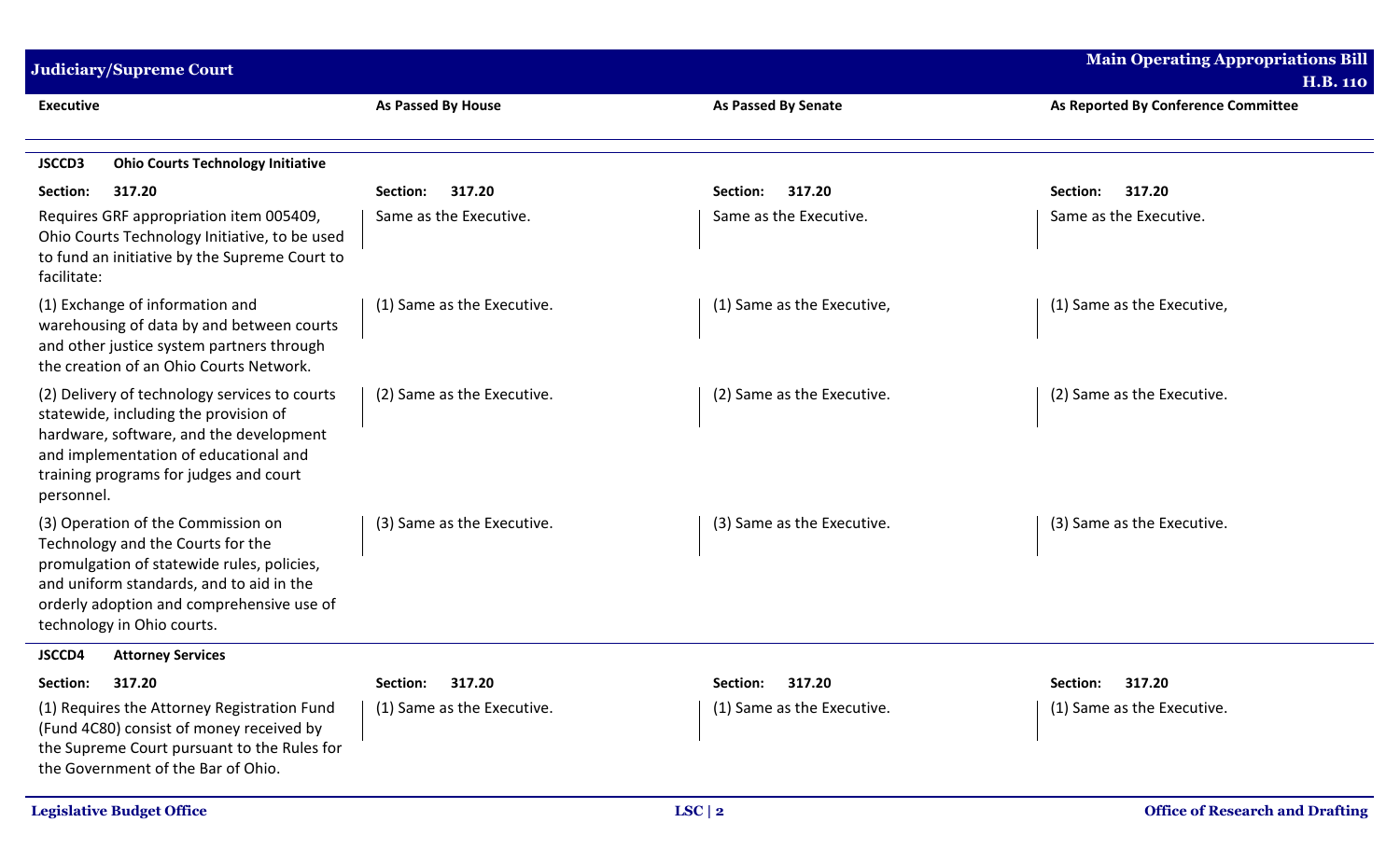| <b>Judiciary/Supreme Court</b>                                                                                                                                                                                                                                                                                                                                                                                                                                                                                |                            |                            | <b>Main Operating Appropriations Bill</b><br><b>H.B. 110</b> |
|---------------------------------------------------------------------------------------------------------------------------------------------------------------------------------------------------------------------------------------------------------------------------------------------------------------------------------------------------------------------------------------------------------------------------------------------------------------------------------------------------------------|----------------------------|----------------------------|--------------------------------------------------------------|
| <b>Executive</b>                                                                                                                                                                                                                                                                                                                                                                                                                                                                                              | <b>As Passed By House</b>  | <b>As Passed By Senate</b> | As Reported By Conference Committee                          |
| (2) Permits the money appropriated to the<br>fund's related DPF appropriation item<br>005605, Attorney Services, in addition to<br>funding other activities considered<br>appropriate by the Supreme Court, to be<br>used to compensate employees and to fund<br>appropriate activities of the Office of<br>Disciplinary Counsel, the Board of<br>Commissioners on Grievances and Discipline,<br>the Clients' Security Fund, and the Attorney<br>Services Division including the Office of Bar<br>Admissions. | (2) Same as the Executive. | (2) Same as the Executive. | (2) Same as the Executive.                                   |
| (3) Appropriates additional amounts as<br>determined necessary by the Administrative<br>Director of the Supreme Court.                                                                                                                                                                                                                                                                                                                                                                                        | (3) Same as the Executive. | (3) Same as the Executive. | (3) Same as the Executive.                                   |
| (4) Prohibits the Director of Budget and<br>Management or the Controlling Board from<br>transferring any of the money in Fund 4C80<br>to any other fund.                                                                                                                                                                                                                                                                                                                                                      | (4) Same as the Executive. | (4) Same as the Executive. | (4) Same as the Executive.                                   |
| (5) Requires any interest earned on the<br>money in Fund 4C80 to be credited to the<br>fund.                                                                                                                                                                                                                                                                                                                                                                                                                  | (5) Same as the Executive. | (5) Same as the Executive. | (5) Same as the Executive.                                   |
| <b>JSCCD5</b><br><b>Court Interpreter Certification</b>                                                                                                                                                                                                                                                                                                                                                                                                                                                       |                            |                            |                                                              |
| 317.20<br>Section:                                                                                                                                                                                                                                                                                                                                                                                                                                                                                            | 317.20<br>Section:         | 317.20<br>Section:         | 317.20<br>Section:                                           |
| (1) Requires the Court Interpreter<br>Certification Fund (Fund 5HT0) consist of<br>money received by the Supreme Court<br>pursuant to Rules 80 through 87 of the Rules<br>of Superintendence for the Courts of Ohio.                                                                                                                                                                                                                                                                                          | (1) Same as the Executive. | (1) Same as the Executive. | (1) Same as the Executive.                                   |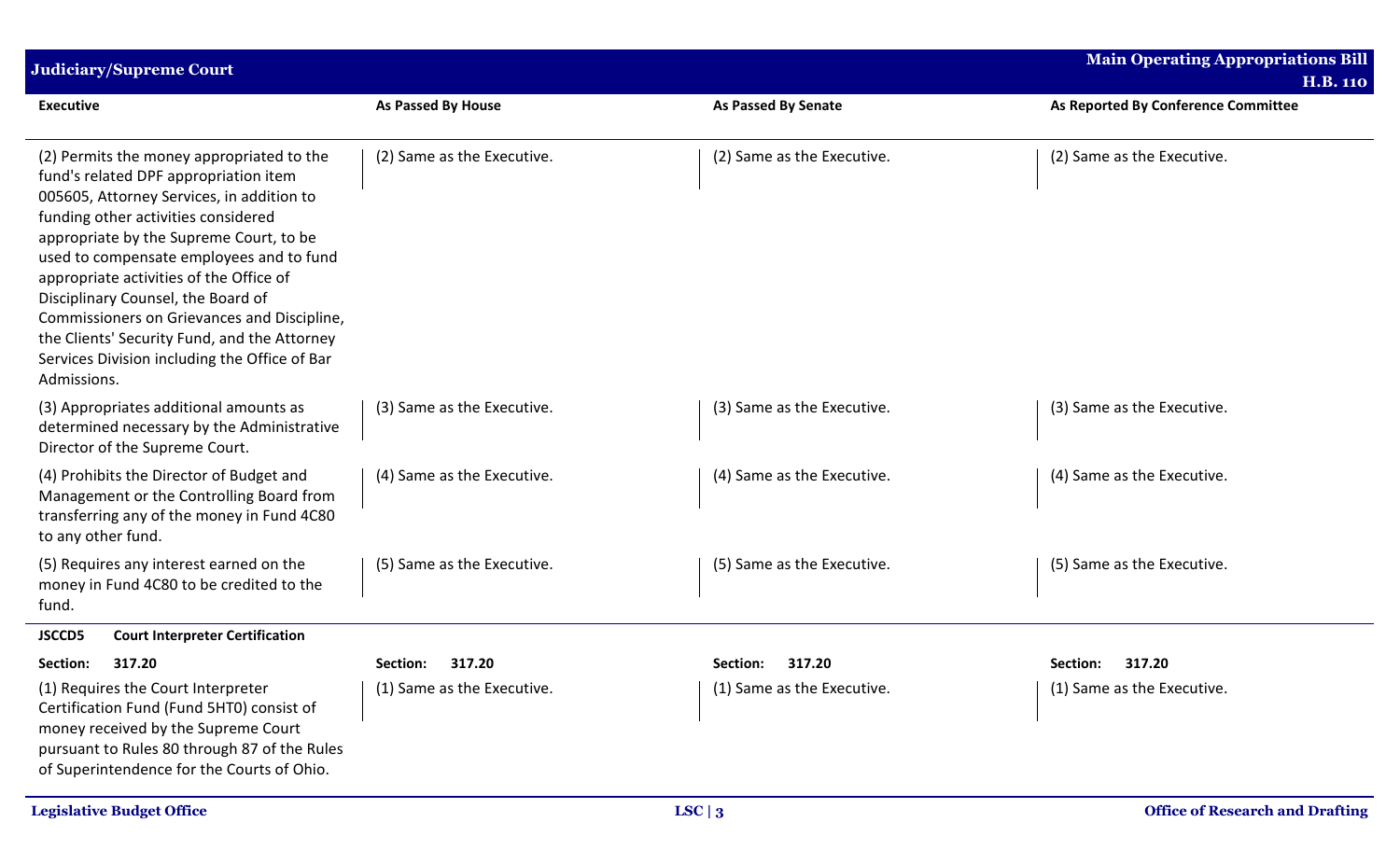| <b>Judiciary/Supreme Court</b>                                                                                                                                                                                                                                                                                                                |                            |                            | <b>Main Operating Appropriations Bill</b> |
|-----------------------------------------------------------------------------------------------------------------------------------------------------------------------------------------------------------------------------------------------------------------------------------------------------------------------------------------------|----------------------------|----------------------------|-------------------------------------------|
|                                                                                                                                                                                                                                                                                                                                               |                            |                            | <b>H.B. 110</b>                           |
| <b>Executive</b>                                                                                                                                                                                                                                                                                                                              | <b>As Passed By House</b>  | <b>As Passed By Senate</b> | As Reported By Conference Committee       |
| (2) Requires money appropriated to the<br>fund's related DPF appropriation item<br>005617, Court Interpreter Certification, to<br>be used to provide training, to provide the<br>written examination, and to pay language<br>experts to rate, or grade, the oral<br>examinations of those applying to become<br>certified court interpreters. | (2) Same as the Executive. | (2) Same as the Executive. | (2) Same as the Executive.                |
| (3) Appropriates additional amounts as<br>determined necessary by the Administrative<br>Director of the Supreme Court.                                                                                                                                                                                                                        | (3) Same as the Executive. | (3) Same as the Executive. | (3) Same as the Executive.                |
| (4) Prohibits the Director of Budget and<br>Management or the Controlling Board from<br>transferring any of the money in Fund 5HT0<br>to any other fund.                                                                                                                                                                                      | (4) Same as the Executive. | (4) Same as the Executive. | (4) Same as the Executive.                |
| (5) Requires any interest earned on the<br>money in Fund 5HT0 to be credited to the<br>fund.                                                                                                                                                                                                                                                  | (5) Same as the Executive. | (5) Same as the Executive. | (5) Same as the Executive.                |
| JSCCD6<br><b>Civil Justice Grant Program</b>                                                                                                                                                                                                                                                                                                  |                            |                            |                                           |
| Section:<br>317.20                                                                                                                                                                                                                                                                                                                            | 317.20<br>Section:         | 317.20<br>Section:         | 317.20<br>Section:                        |
| (1) Requires the Civil Justice Program Fund<br>(Fund 5SP0) consist of \$50 voluntary<br>donations made as part of the biennium<br>attorney registration process, and \$150 of<br>the pro hac vice fees for out-of-state<br>attorneys pursuant to Government of the<br>Bar Rules amendments.                                                   | (1) Same as the Executive. | (1) Same as the Executive. | (1) Same as the Executive.                |
| (2) Requires any money appropriated to the<br>fund's related DPF appropriation item                                                                                                                                                                                                                                                           | (2) Same as the Executive. | (2) Same as the Executive. | (2) Same as the Executive.                |
| <b>Legislative Budget Office</b>                                                                                                                                                                                                                                                                                                              |                            | LSC   $4$                  | <b>Office of Research and Drafting</b>    |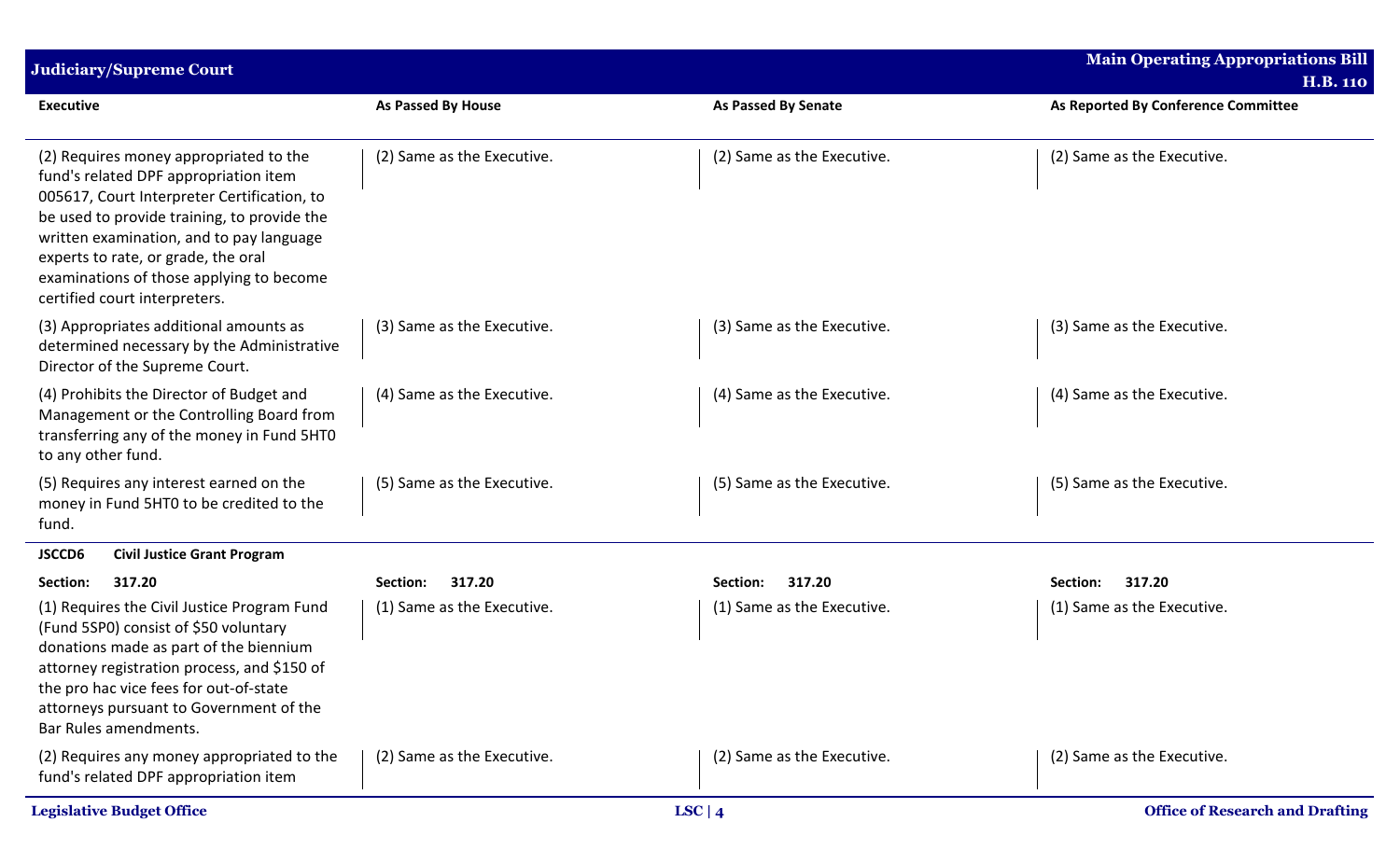| <b>Judiciary/Supreme Court</b>                                                                                                                                                                                                                                                                                                           |                            |                            | <b>Main Operating Appropriations Bill</b> |
|------------------------------------------------------------------------------------------------------------------------------------------------------------------------------------------------------------------------------------------------------------------------------------------------------------------------------------------|----------------------------|----------------------------|-------------------------------------------|
|                                                                                                                                                                                                                                                                                                                                          |                            |                            | <b>H.B. 110</b>                           |
| <b>Executive</b>                                                                                                                                                                                                                                                                                                                         | <b>As Passed By House</b>  | <b>As Passed By Senate</b> | As Reported By Conference Committee       |
| 005626, Civil Justice Grant Program, to be<br>used for grants to not-for-profit<br>organizations and agencies dedicated to<br>providing civil legal aid to underserved<br>populations, to fund innovative programs<br>directed at this purpose, and to increase<br>access to judicial services to that population.                       |                            |                            |                                           |
| (3) Appropriates additional amounts as<br>determined necessary by the Administrative<br>Director of the Supreme Court.                                                                                                                                                                                                                   | (3) Same as the Executive. | (3) Same as the Executive. | (3) Same as the Executive.                |
| (4) Prohibits the Director of Budget and<br>Management or the Controlling Board from<br>transferring any of the money in Fund 5SP0<br>to any other fund.                                                                                                                                                                                 | (4) Same as the Executive. | (4) Same as the Executive. | (4) Same as the Executive.                |
| (5) Requires any interest earned on the<br>money in Fund 5SP0 to be credited to the<br>fund.                                                                                                                                                                                                                                             | (5) Same as the Executive. | (5) Same as the Executive. | (5) Same as the Executive.                |
| <b>Grants and Awards</b><br>JSCCD10                                                                                                                                                                                                                                                                                                      |                            |                            |                                           |
| Section:<br>317.20                                                                                                                                                                                                                                                                                                                       | 317.20<br>Section:         | 317.20<br>Section:         | 317.20<br>Section:                        |
| (1) Requires the Grants and Awards Fund<br>(Fund 5T80) consist of grants and other<br>money awarded to the Supreme Court by<br>the State Justice Institute, the Division of<br>Criminal Justice Services, or other entities,<br>and that the grant or award be used in a<br>manner consistent with the purpose of the<br>grant or award. | (1) Same as the Executive. | (1) Same as the Executive. | (1) Same as the Executive.                |
| (2) Appropriates additional amounts as<br>determined necessary by the Administrative                                                                                                                                                                                                                                                     | (2) Same as the Executive. | (2) Same as the Executive. | (2) Same as the Executive.                |
| <b>Legislative Budget Office</b>                                                                                                                                                                                                                                                                                                         |                            | LSC   5                    | <b>Office of Research and Drafting</b>    |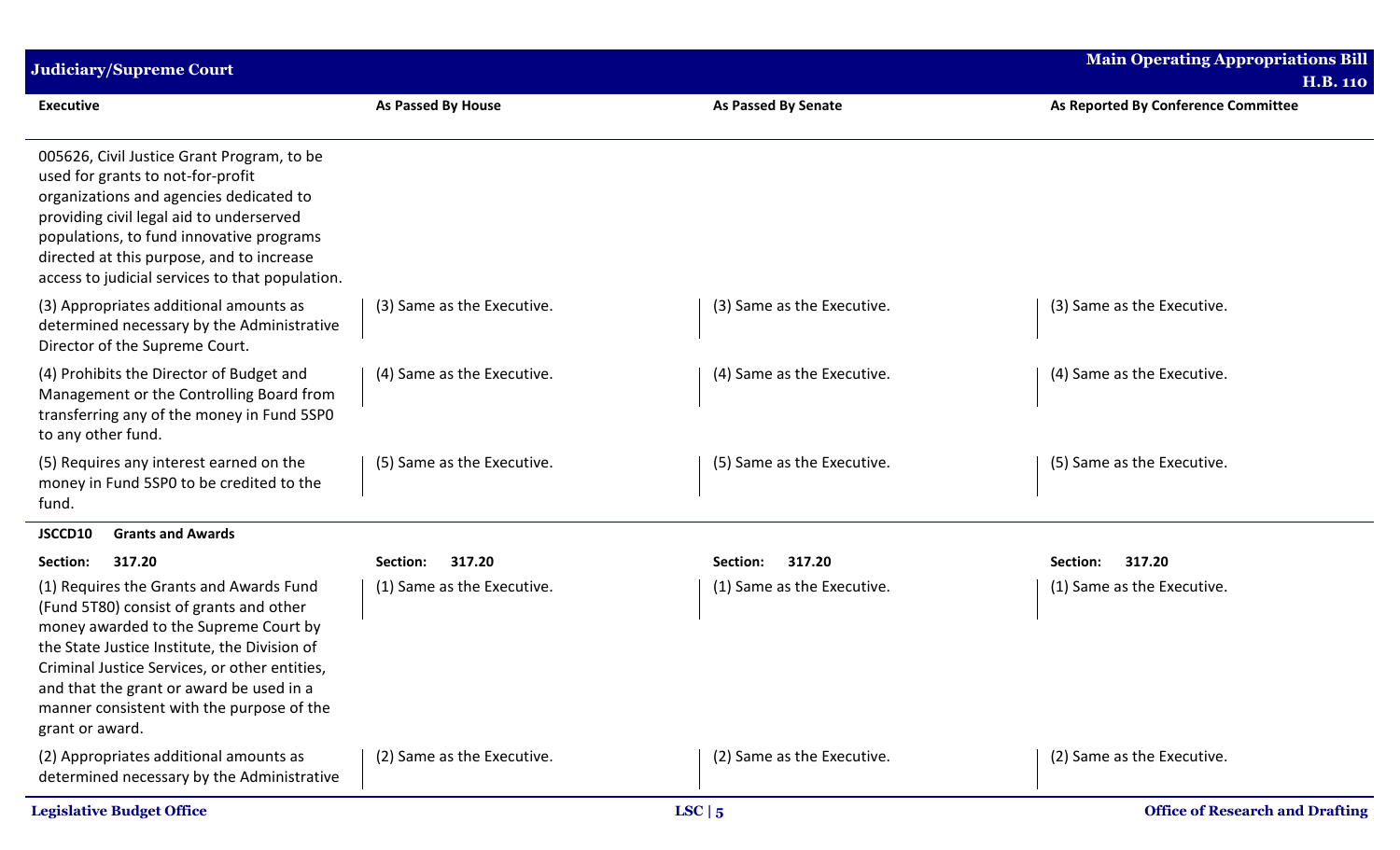| <b>Judiciary/Supreme Court</b>                                                                                                                                                                                                                                                                                                              |                            |                            | <b>Main Operating Appropriations Bill</b><br><b>H.B. 110</b> |
|---------------------------------------------------------------------------------------------------------------------------------------------------------------------------------------------------------------------------------------------------------------------------------------------------------------------------------------------|----------------------------|----------------------------|--------------------------------------------------------------|
| <b>Executive</b>                                                                                                                                                                                                                                                                                                                            | As Passed By House         | <b>As Passed By Senate</b> | As Reported By Conference Committee                          |
| Director of the Supreme Court.                                                                                                                                                                                                                                                                                                              |                            |                            |                                                              |
| (3) Prohibits the Director of Budget and<br>Management or the Controlling Board from<br>transferring any of the money in Fund 5T80<br>to any other fund.                                                                                                                                                                                    | (3) Same as the Executive. | (3) Same as the Executive. | (3) Same as the Executive.                                   |
| (4) Requires any interest earned on money<br>in the fund to be transferred or credited to<br>the GRF.                                                                                                                                                                                                                                       | (4) Same as the Executive. | (4) Same as the Executive. | (4) Same as the Executive.                                   |
| <b>Judiciary/Supreme Court Education</b><br>JSCCD7                                                                                                                                                                                                                                                                                          |                            |                            |                                                              |
| 317.20<br>Section:                                                                                                                                                                                                                                                                                                                          | 317.20<br>Section:         | 317.20<br>Section:         | 317.20<br>Section:                                           |
| (1) Requires the Judiciary/Supreme Court<br>Education Fund (Fund 6720) consist of fees<br>paid for attending judicial and public<br>education on the law, reimbursement of<br>costs for judicial and public education on the<br>law, and other gifts and grants received for<br>the purpose of judicial and public education<br>on the law. | (1) Same as the Executive. | (1) Same as the Executive. | (1) Same as the Executive.                                   |
| (2) Requires any money appropriated to the<br>fund's related DPF appropriation item<br>005601, Judiciary/Supreme Court Education,<br>to be used to pay expenses for judicial<br>education courses for judges, court<br>personnel, and those who serve the courts,<br>and for public education on the law.                                   | (2) Same as the Executive. | (2) Same as the Executive. | (2) Same as the Executive.                                   |
| (3) Appropriates additional amounts as<br>determined necessary by the Administrative<br>Director of the Supreme Court.                                                                                                                                                                                                                      | (3) Same as the Executive. | (3) Same as the Executive. | (3) Same as the Executive.                                   |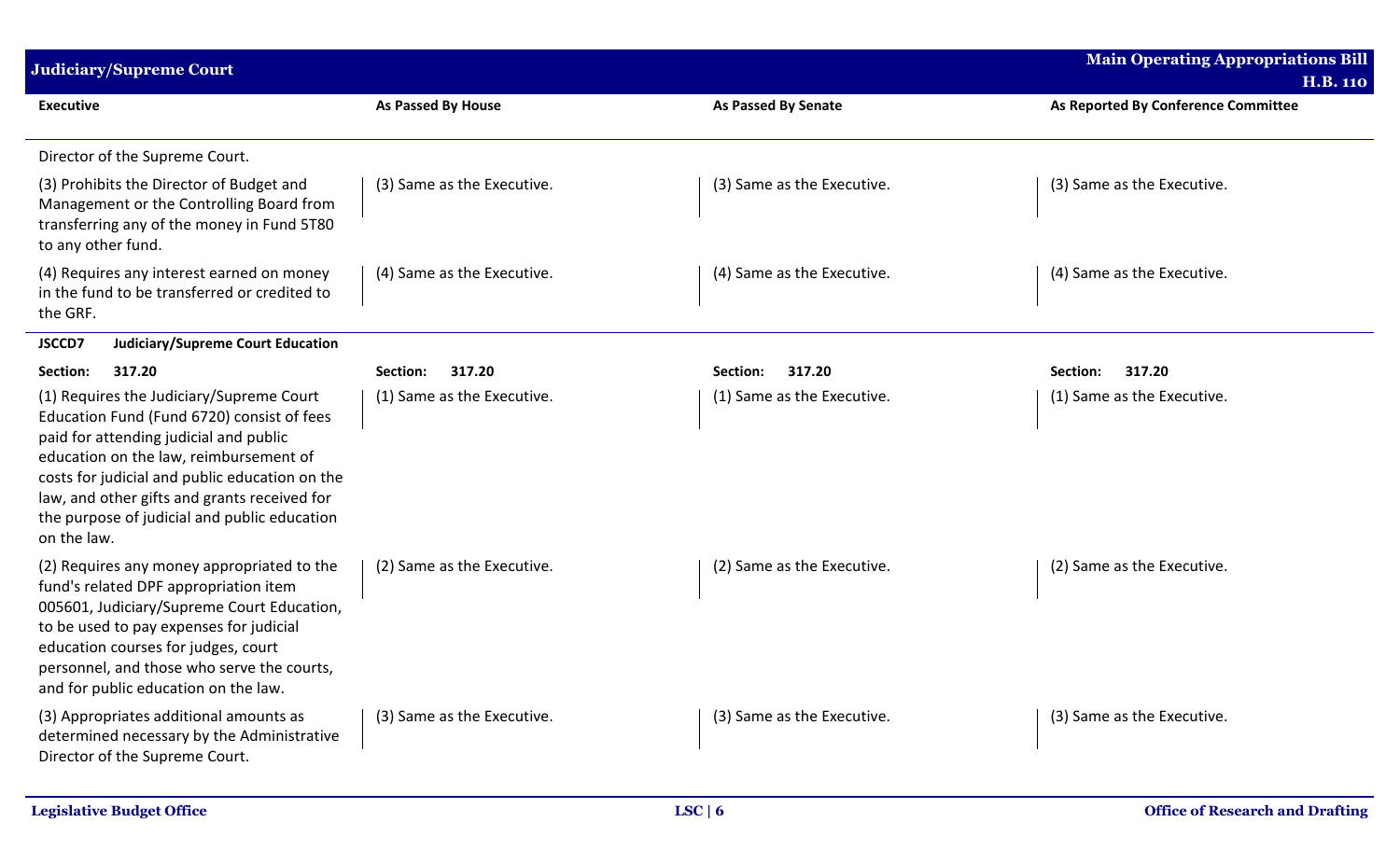| <b>Judiciary/Supreme Court</b>                                                                                                                                                                                                                                                                                               |                            |                            | <b>Main Operating Appropriations Bill</b>              |
|------------------------------------------------------------------------------------------------------------------------------------------------------------------------------------------------------------------------------------------------------------------------------------------------------------------------------|----------------------------|----------------------------|--------------------------------------------------------|
| <b>Executive</b>                                                                                                                                                                                                                                                                                                             | <b>As Passed By House</b>  | As Passed By Senate        | <b>H.B. 110</b><br>As Reported By Conference Committee |
| (4) Prohibits the Director of Budget and<br>Management or the Controlling Board from<br>transferring any of the money in Fund 6720<br>to any other fund.                                                                                                                                                                     | (4) Same as the Executive. | (4) Same as the Executive. | (4) Same as the Executive.                             |
| (5) Requires any interest earned on the<br>money in Fund 6720 to be credited to the<br>fund.                                                                                                                                                                                                                                 | (5) Same as the Executive. | (5) Same as the Executive. | (5) Same as the Executive.                             |
| <b>County Law Library Resources Boards</b><br>JSCCD8                                                                                                                                                                                                                                                                         |                            |                            |                                                        |
| 317.20<br>Section:                                                                                                                                                                                                                                                                                                           | 317.20<br>Section:         | 317.20<br>Section:         | 317.20<br>Section:                                     |
| (1) Requires that the Statewide Consortium<br>of County Law Library Resources Boards<br>Fund (Fund 5JY0) consist of money<br>deposited pursuant to R.C. 307.515 into a<br>county's law library resources fund and<br>forwarded by that county's treasurer for<br>deposit in the state treasury pursuant to R.C.<br>3375.481. | (1) Same as the Executive. | (1) Same as the Executive. | (1) Same as the Executive.                             |
| (2) Requires that any money appropriated to<br>the fund's related FID appropriation item<br>005620, County Law Library Resources<br>Boards, to be used for the operation of the<br>Statewide Consortium of County Law Library<br>Resources Boards.                                                                           | (2) Same as the Executive. | (2) Same as the Executive. | (2) Same as the Executive.                             |
| (3) Appropriates additional amounts as<br>determined necessary by the Administrative<br>Director of the Supreme Court.                                                                                                                                                                                                       | (3) Same as the Executive. | (3) Same as the Executive. | (3) Same as the Executive.                             |
| (4) Prohibits the Director of Budget and<br>Management or the Controlling Board from<br>transferring any of the money in Fund 5JY0                                                                                                                                                                                           | (4) Same as the Executive. | (4) Same as the Executive. | (4) Same as the Executive.                             |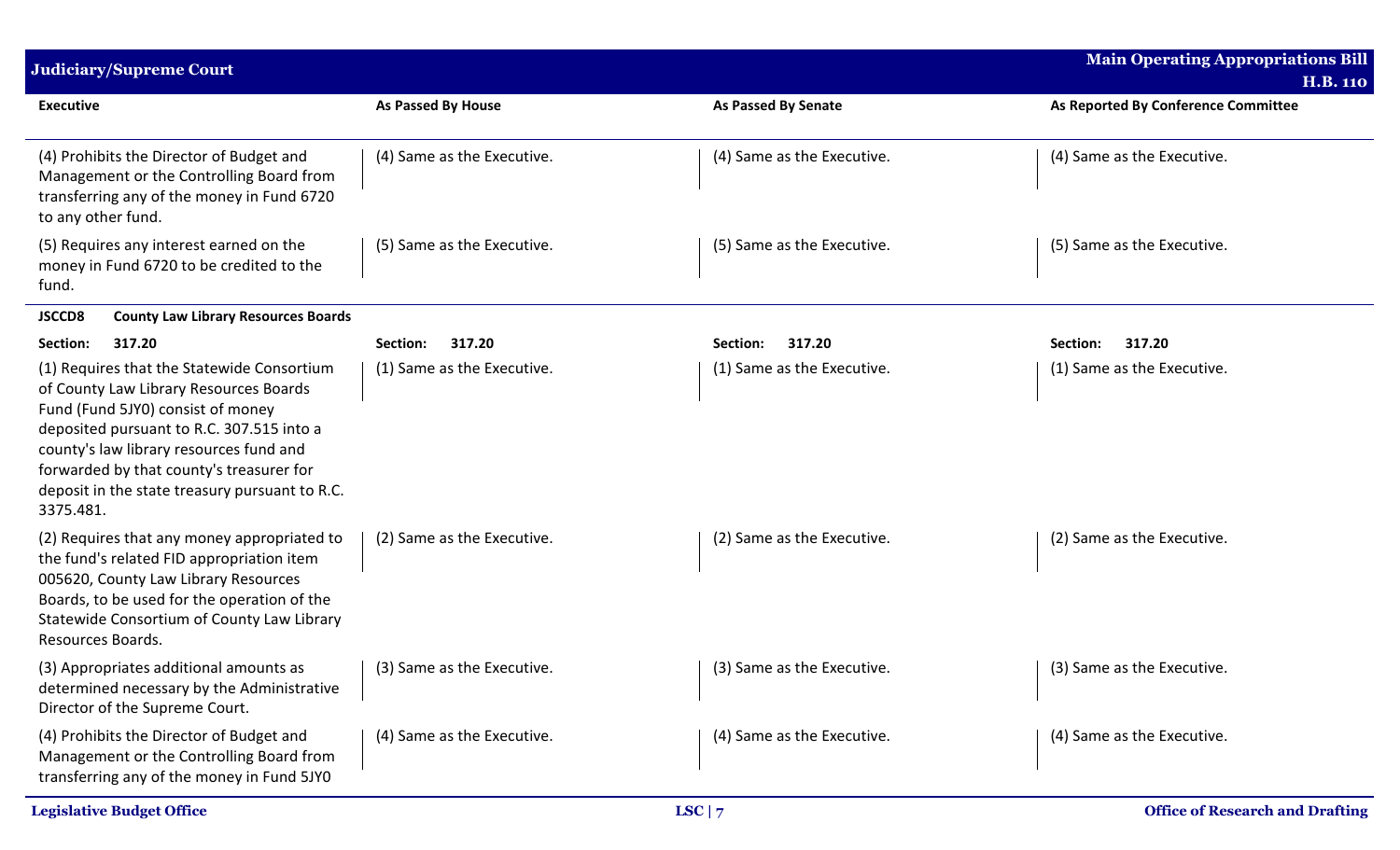| <b>Judiciary/Supreme Court</b>                                                                                                                                                                                                                                                            |                            |                            | <b>Main Operating Appropriations Bill</b> |
|-------------------------------------------------------------------------------------------------------------------------------------------------------------------------------------------------------------------------------------------------------------------------------------------|----------------------------|----------------------------|-------------------------------------------|
|                                                                                                                                                                                                                                                                                           |                            |                            | <b>H.B. 110</b>                           |
| <b>Executive</b>                                                                                                                                                                                                                                                                          | As Passed By House         | <b>As Passed By Senate</b> | As Reported By Conference Committee       |
| to any other fund.                                                                                                                                                                                                                                                                        |                            |                            |                                           |
| (5) Requires any interest earned on the<br>money in Fund 5JY0 to be credited to the<br>fund.                                                                                                                                                                                              | (5) Same as the Executive. | (5) Same as the Executive. | (5) Same as the Executive.                |
| <b>Federal Grants</b><br>JSCCD9                                                                                                                                                                                                                                                           |                            |                            |                                           |
| 317.20<br>Section:                                                                                                                                                                                                                                                                        | 317.20<br>Section:         | 317.20<br>Section:         | 317.20<br>Section:                        |
| (1) Requires the Federal Grants Fund (Fund<br>3J00) consist of grants and other money<br>awarded to the Supreme Court by the<br>federal government or other entities that<br>receive the money directly from the federal<br>government and distribute that money to<br>the Supreme Court. | (1) Same as the Executive. | (1) Same as the Executive. | (1) Same as the Executive.                |
| (2) Requires that money appropriated to the<br>fund's related FED appropriation item<br>005603, Federal Grants, be used in a manner<br>consistent with the purpose of the grant or<br>award.                                                                                              | (2) Same as the Executive. | (2) Same as the Executive. | (2) Same as the Executive.                |
| (3) Appropriates additional amounts as<br>determined necessary by the Administrative<br>Director of the Supreme Court.                                                                                                                                                                    | (3) Same as the Executive. | (3) Same as the Executive. | (3) Same as the Executive.                |
| (4) Prohibits the Director of Budget and<br>Management or the Controlling Board from<br>transferring any of the money in Fund 3J00<br>to any other fund.                                                                                                                                  | (4) Same as the Executive. | (4) Same as the Executive. | (4) Same as the Executive.                |
| (5) Requires any interest earned on the<br>money in Fund 3J00 to be credited or<br>transferred to the GRF.                                                                                                                                                                                | (5) Same as the Executive. | (5) Same as the Executive. | (5) Same as the Executive.                |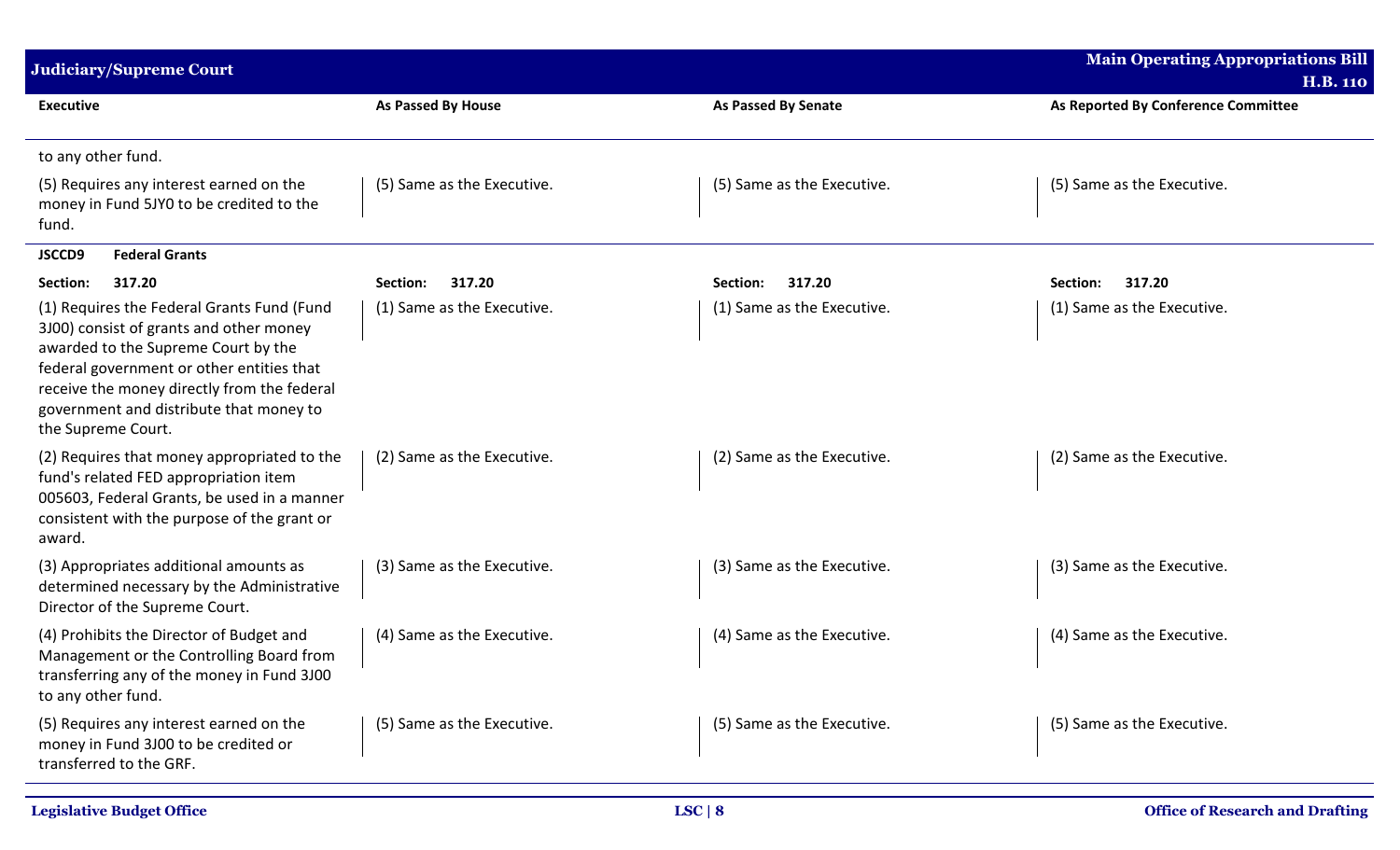| <b>Judiciary/Supreme Court</b>                       |                                                                                                                                                                                                                                                                                                             |                                   | <b>Main Operating Appropriations Bill</b><br><b>H.B. 110</b> |
|------------------------------------------------------|-------------------------------------------------------------------------------------------------------------------------------------------------------------------------------------------------------------------------------------------------------------------------------------------------------------|-----------------------------------|--------------------------------------------------------------|
| <b>Executive</b>                                     | <b>As Passed By House</b>                                                                                                                                                                                                                                                                                   | <b>As Passed By Senate</b>        | As Reported By Conference Committee                          |
| <b>Probation Workload Study Committee</b><br>JSCCD11 |                                                                                                                                                                                                                                                                                                             |                                   |                                                              |
|                                                      | 725.10<br>Section:                                                                                                                                                                                                                                                                                          | 725.10<br>Section:                | 725.10<br>Section:                                           |
| (1) No provision.                                    | (1) Creates the Probation Workload Study<br>Committee within the Ohio Supreme Court<br>to study and discuss probation caseload<br>principles, education standards for<br>probation officers, workload capacity<br>principles, and any additional subjects the<br>Study Committee determines to be relevant. | (1) Same as the House.            | (1) Same as the House.                                       |
| (2) No provision.                                    | (2) Requires the Study Committee to consist<br>of nine members: three appointed by the<br>Chief Justice, three appointed by the<br>Executive Director of the Ohio Judicial<br>Conference, and three appointed by the<br>President of the Ohio Chief Probation<br><b>Officers Association.</b>               | (2) Same as the House.            | (2) Same as the House.                                       |
| (3) No provision.                                    | (3) Prohibits members of the Study<br>Committee from receiving compensation for<br>their service or reimbursement for expenses<br>incurred through participation.                                                                                                                                           | (3) Same as the House.            | (3) Same as the House.                                       |
| (4) No provision.                                    | (4) Requires the Study Committee to provide<br>its recommendations to the Governor, the<br>President of the Senate, and the Speaker of<br>the House of Representatives by December<br>31, 2021.                                                                                                             | (4) Same as the House.            | (4) Same as the House.                                       |
|                                                      | <b>Fiscal effect: Potential increase in</b><br>administrative support expenses for the<br><b>Ohio Supreme Court and the Ohio Judicial</b><br>Conference.                                                                                                                                                    | Fiscal effect: Same as the House. | Fiscal effect: Same as the House.                            |